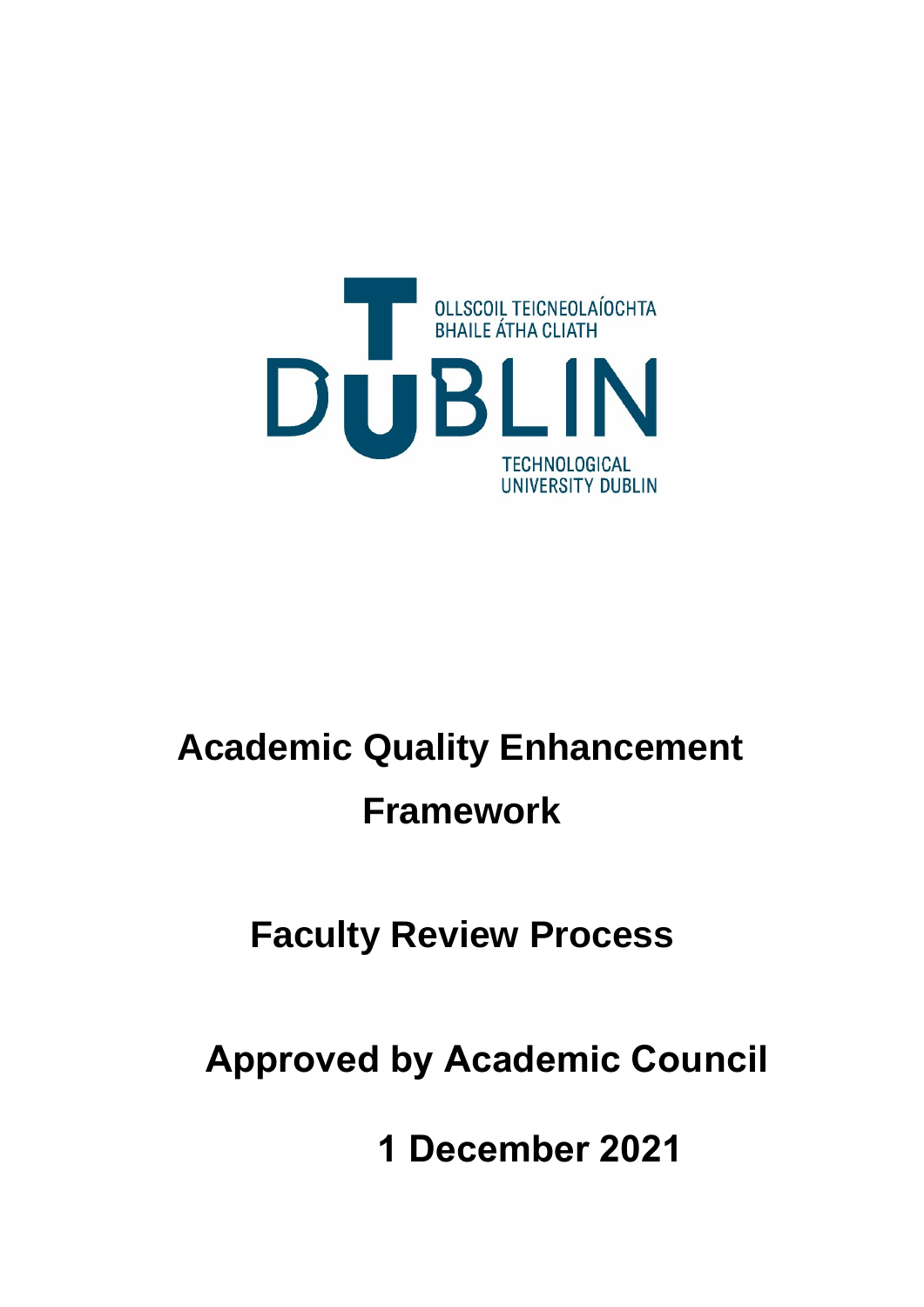## TABLE OF CONTENTS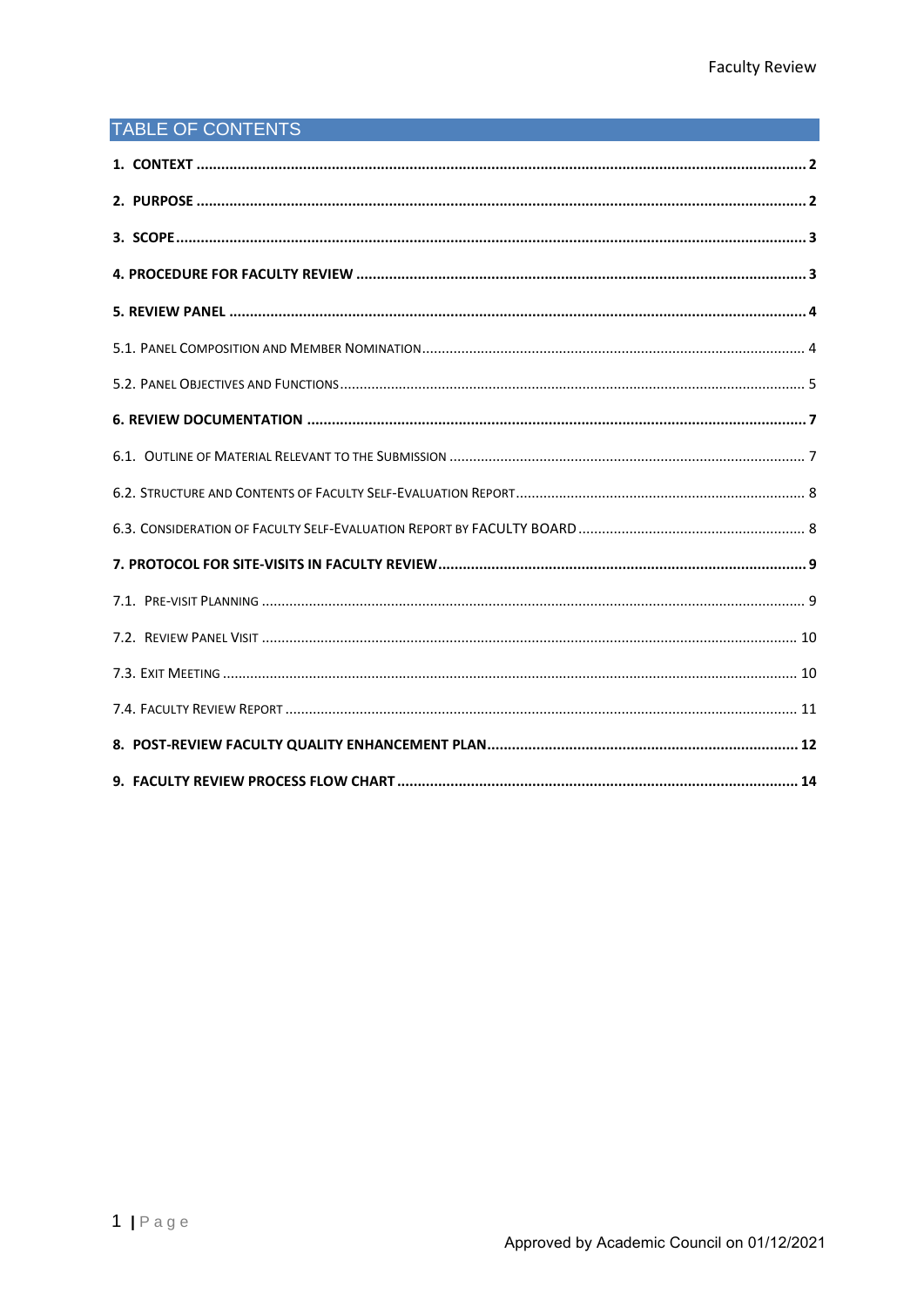#### <span id="page-2-0"></span>**1. Context**

- 1.1 It is University policy to carry out an internal cycle of Faculty reviews on an ongoing basis for purposes of quality assurance and quality enhancement, and as per relevant statutory obligations. Best practice guidelines require on-going monitoring and periodic reviews of Faculties, including reviewing of the effectiveness of quality assurance procedures, to ensure that they achieve their objectives and respond to the needs of students and society at large. The intention of such reviews is to lead to continuous improvement of designated activities, hence, any actions planned or taken as a result of the reviews are communicated to all stakeholders.
- 1.2 These procedures should be read in conjunction with the Protocols for TU Dublin Quality Reviews. Faculties should consult the Academic Affairs website for records of Annual Quality

Reports (AQR) to QQI, outcomes of internal quality surveys and the suite of current national and international best practice guidelines.

1.3 The rationale for Faculty Reviews embodies the requirements in international best practice and legislation requirements and regulatory guidelines.

#### <span id="page-2-1"></span>**2. Purpose**

- 2.1 The purpose of this document is to outline the policies and procedures relating to the review of a TU Dublin Faculty.
- 2.2 The purpose of a Faculty Review is to:
	- Ensure, through structured collation of evidence and critical reflections, that the Faculty can plan academic programme delivery, research and engagement activities across its constituent Schools and its strategic development in a manner compatible with the Faculty (encompassing constituent Schools) and University objectives, and towards impactful contribution to the overall University mission and strategic plan.
	- Ensure that University policies, particularly those relating to the implementation of quality assurance and enhancement processes, are effective at Faculty level.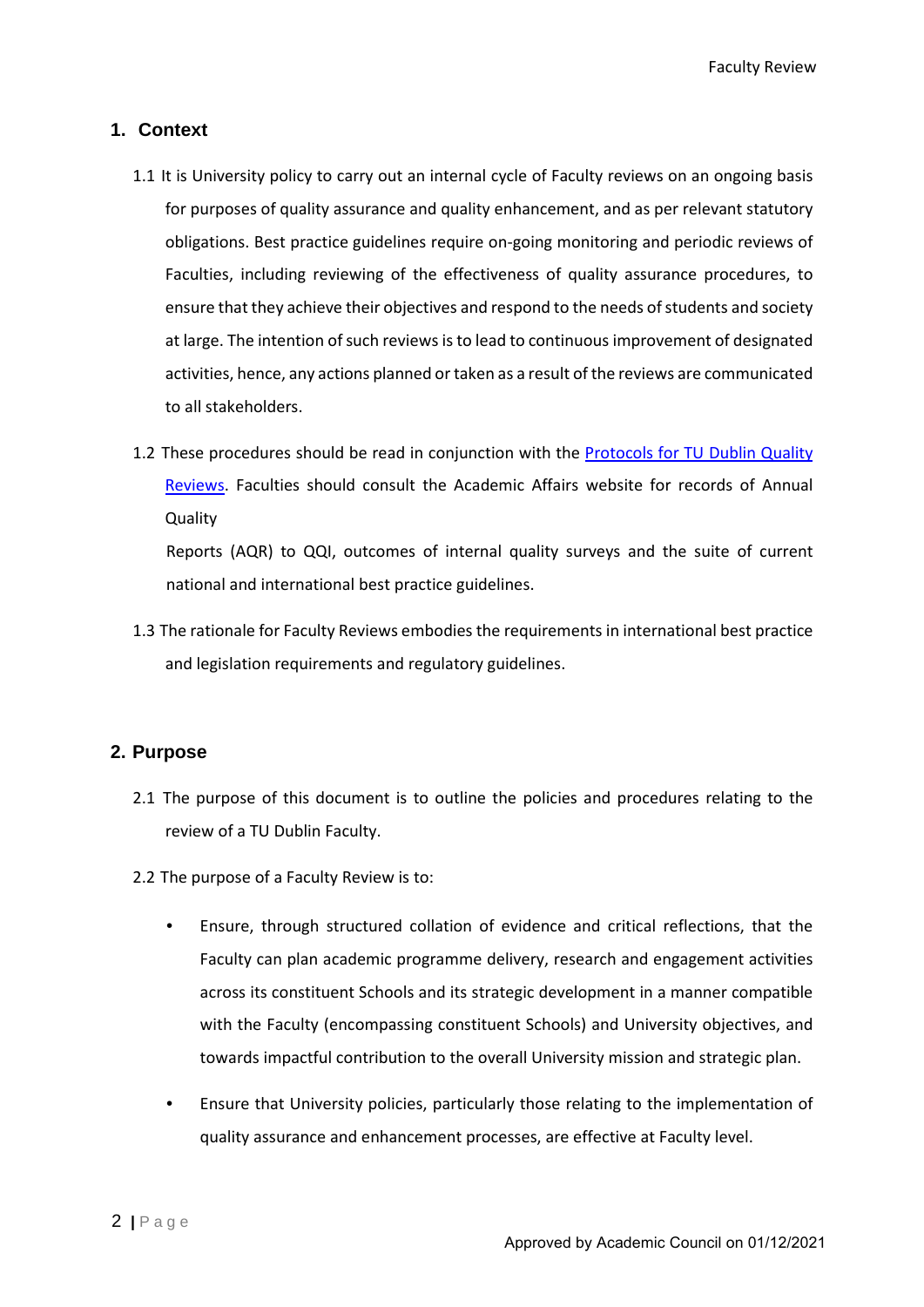- Consider the Faculty's approach to engagement activities, including: relationships with the professions, industry and public bodies, and its outreach and engagement with society and community.
- Benefit from objective critique from expert review panel members external to the Faculty, and which will accord it the opportunity for benchmarking with similar Faculties nationally and internationally.
- Ensure that the Faculty is contributing to the university performance targets and impacts in equality, diversity and inclusion.

#### <span id="page-3-0"></span>**3. Scope**

Procedures covered in this document relate to quality review of Faculties in TU Dublin in order to ascertain:

- 3.1 Observance, effectiveness and rigour of internal quality assurance protocols within the Faculty under review.
- 3.2 Contribution of the Faculty under review to the strategic aims and initiatives of the University, and how they are objectively addressed and related performance is measured in the broad contexts of the University's thematic goals in the Strategic Plan.

#### <span id="page-3-1"></span>**4. Procedure for Faculty Review**

- 4.1 The TU Dublin cycle of internal reviews is proposed by Academic Affairs and agreed at Academic Council. It is intended that the Faculty Reviews will feed into the Institutional Review (CINNTE Reviews).
- 4.2 A Faculty Review shall be formally launched by each Faculty under guidance of Academic Affairs. Academic Affairs will write to the Faculty Dean at least 18 months prior to the Faculty Review Panel visit date, specifically requesting nomination of the external review panel members. The full Faculty Review process is shown in the flow chart in Section 9 of these procedures.
- 4.3 Panel composition will be determined per the University guidelines for such nominations as outlined under Section 5.2.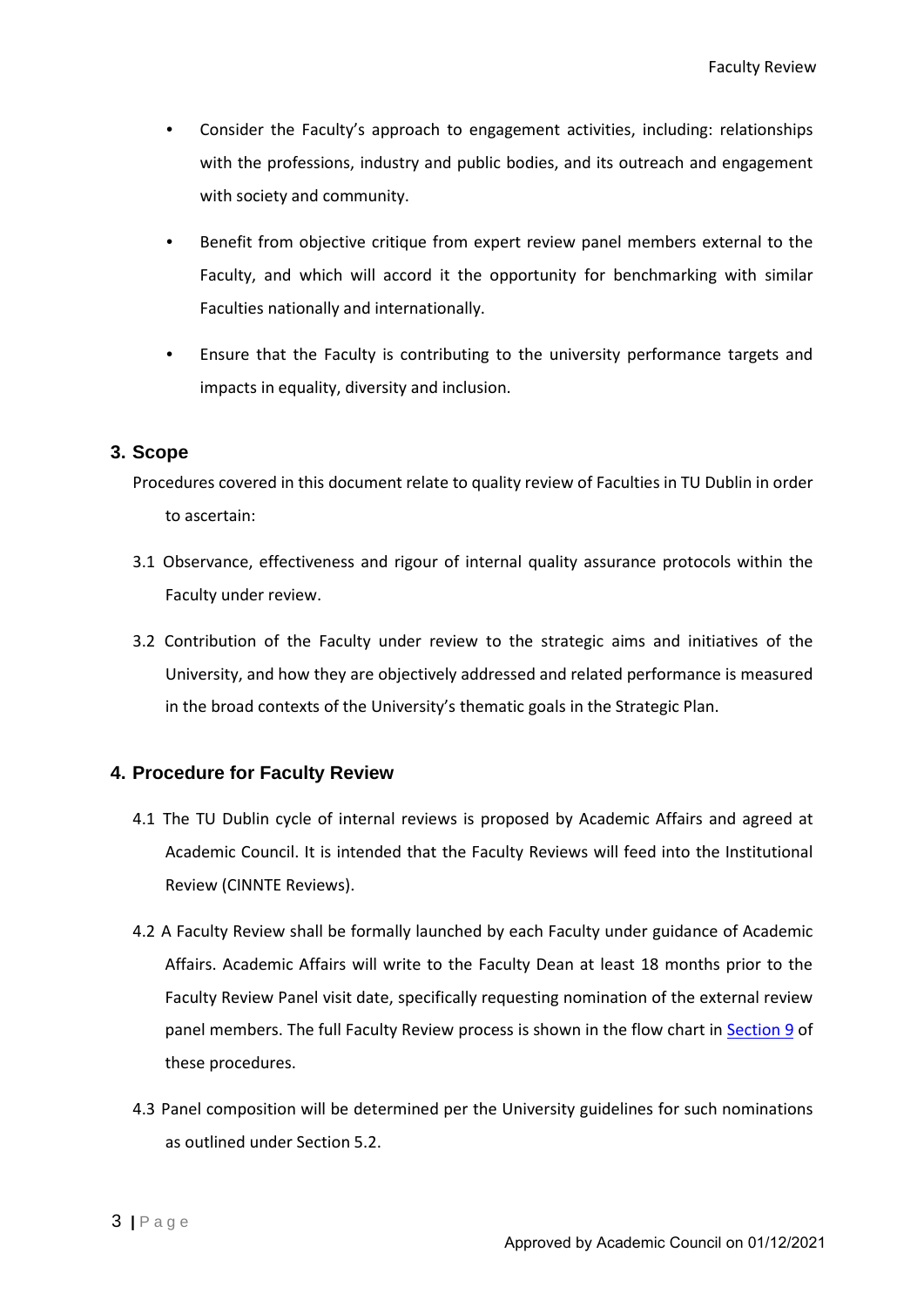- 4.4 All communication with the nominated panel and panel members will be through Academic Affairs.
- 4.5 Academic Affairs will liaise with the selected panel nominees to confirm the composition of the final review team and confirm availability and preferred review dates. Subsequently, Academic Affairs will liaise with the Faculty Dean (or nominee) to confirm suitable dates aligned with the panel members' preferences.

#### <span id="page-4-0"></span>**5. Review Panel**

#### <span id="page-4-1"></span>**5.1. Panel Composition and Member Nomination**

- 5.1.1 The composition of a Faculty Review Panel will typically include a Chair, who will be a senior academic external to the University, a Vice-Chair, who will be a senior academic external to the Faculty and nominated members, which will include at least two members external of the University, two internal members from outside the Faculty being reviewed and one Academic Affairs representative.
- 5.1.2 The Faculty under review shall establish a Review Coordination Committee, from the ranks of its own academic and professional services staff. The Review Coordination Committee will report to the Faculty Board.
- 5.1.3 The Review Coordination Committee will also include student and/or graduate representation, to account for learning experiences in both undergraduate and postgraduate offerings, and apprenticeship and part-time programmes offerings across the Faculty. Students on the committee should be representative of the range of Schools, including considerations of equality and diversity of the inherent student population in Faculty's Schools.
- 5.[1](#page-4-2).4 The Review Coordination Committee shall identify External Experts<sup>1</sup> in the academic disciplines covered by the Faculty under review, with at least two members from relevant industry/professional practice. The proposed External Experts shall have demonstrated leadership experience in a University setting, industry or professional

<span id="page-4-2"></span><sup>&</sup>lt;sup>1</sup> Number will be determined according to the range and diversity of elements of the Faculty under review. Number of TU Dublin members in the Review Panel shall not exceed the number of External Experts. Both the current and recent (within 5 years) External Examiners shall not be eligible for this role.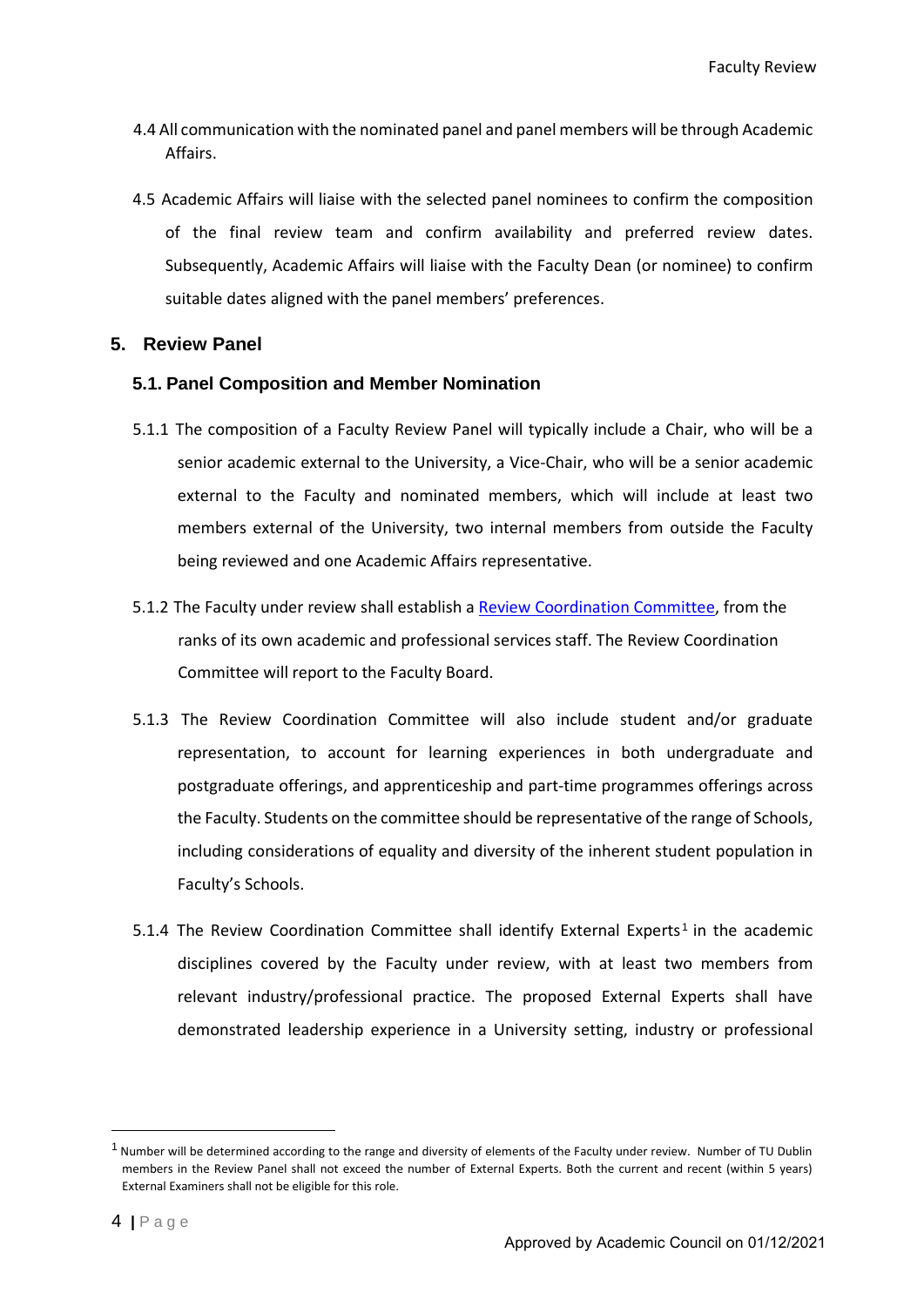practice. Expertise shall adequately cover: Teaching, Learning and Assessment; Engagement; and Research.

- 5.1.5 Upon notification of the start of review planning process, the Faculty shall provide an external panel nominees shortlist as set out in the External Panel Member Nomination Form. Any conflicts of interest, current or previous associations between a proposed external panel member and the Faculty under review must be declared in the initial review consultation process, and per requirement in the External Panel Member Nomination Form.
- 5.1.6 The External Panel Member Nomination Form shall provide sufficient background information/profile to allow for an informed decision on final panel selection. Where profile or background information is not accessible on the internet or other open/public information sources, Academic Affairs will contact the nominees directly to request CVs.
- 5.1.7 Academic Affairs will consider the shortlist of the proposed reviewers in consultation with the Faculty Dean. If the Faculty to be reviewed does not provide nominees for the Faculty Review Panel by the agreed deadline, Academic Affairs will propose external members of the Faculty Review Panel.
- 5.1.8 The nominations shall be considered, approved and selected by Academic Affairs and noted at the Academic Quality Assurance & Enhancement Committee (sub-committee of Academic Council).
- 5.1.9 The Faculty Review Panel composition shall proactively account for gender balance and reflect the spirit of Equality, Diversity and Inclusivity.
- 5.1.10 A representative from Academic Affairs will be a member of the Faculty Review Panel and will the Faculty Review Report based on the inputs from the other Panel members.

#### <span id="page-5-0"></span>**5.2. Panel Objectives and Functions**

5.2.1 The overall objective of the Review Panel is to verify that the Faculty can plan and coordinate its academic programme delivery, research and engagement activities across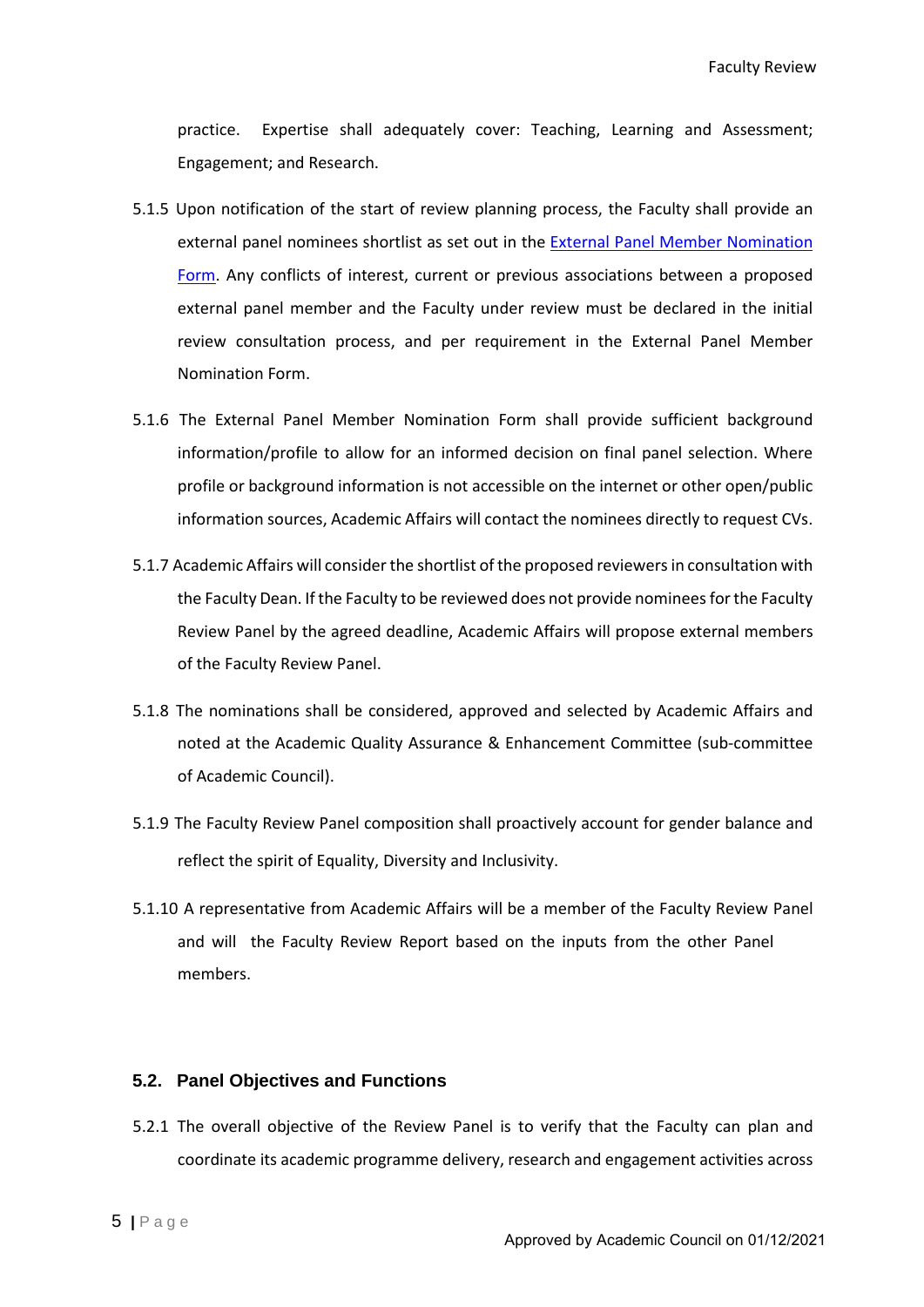the constituent Schools and its strategic development in a manner compatible with the Faculty objectives, while contributing to the overall University mission and strategic plan. It is also intended to draw parity with best practice, and to make the necessary recommendations for performance enhancement where justified.

5.2.2 The Review Panel will specifically evaluate:

- The alignment of the Faculty's strategic plan to the overall TU Dublin Strategic Plan.
- Faculty's role and the impacts of its contribution to the agreed KPI's under TU Dublin Strategic Intent themes.
- The Faculty's approach to ensuring University policies, particularly those relating to the implementation of quality assurance and enhancement processes, are being implemented effectively at Faculty level.
- The organisation and management of external/civic engagement activities including internationalisation.
- Intended roles and performance of the Faculty's linked and collaborative provisions, including synergy with other Faculties.
- The quality and management of research activities in the Faculty including internal and external research partnerships, business spinouts and IP.
- The Faculty's approach to considering and acting on stakeholder feedback and student data, such as profile (including diversity), assessment, progression and graduation.
- The Faculty's approach to coordinated synergy in access, transfer and progression and new programme development by its Schools.
- 5.2.3 The Review Panel will be tasked with:
	- Considering the Faculty Self-Evaluation Report, including any supporting information and onsite evidence as presented.
	- Participation in planned site-visit to the Faculty under review to scrutinise the evidence.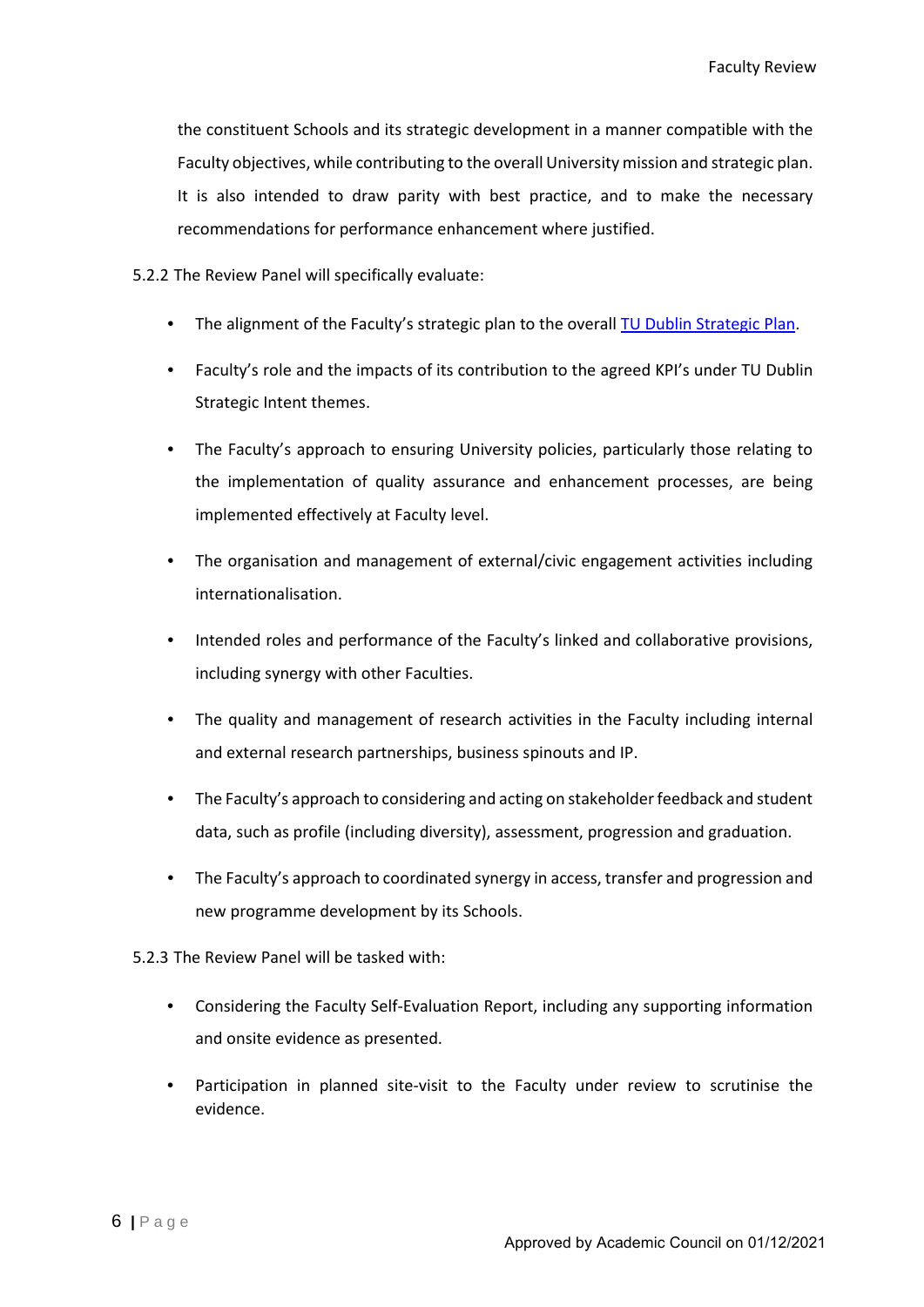- Reviewing any other of the activities that contribute to meeting the strategic intents and student learning experience in the Faculty per the Faculty Self-Evaluation Report.
- Preparing an interim report specifying its findings and recommendations and to communicate the same to the Faculty at the Exit Meeting.
- Finalising the Faculty Review Report that will provide bases for subsequent action plan emanating from the Faculty Review.

#### <span id="page-7-0"></span>**6. Review Documentation**

#### <span id="page-7-1"></span>**6.1. Outline of Material Relevant to the Submission**

- 6.1.1 The Faculty Self-Evaluation-Report (FSER) shall be the primary documentation to be submitted as part of the Faculty Review process.
- 6.1.2 Other supporting elements for the submission, which will vary by Faculty areas, may include (but not limited to) the following information:
	- Previous Faculty Review Report;
	- School Review Reports;
	- Overview of the Faculty staff profile;
	- Faculty strategic plan including its alignment to the overall TU Dublin Strategic Intent and University Compact with the HEA;
	- Outcomes of relevant stakeholder consultation processes;
	- Faculty profile comprising staff and student statistical information (e.g., disciplines, trends in applications, enrolment progression, completion, retention, etc.);
	- List of programmes and associated professional, regulatory or accreditation status;
	- Faculty Quality Enhancement Plan;
	- Faculty Equality, Diversity and Inclusion strategies;
	- Faculty organisation chart in the context of overall University structure;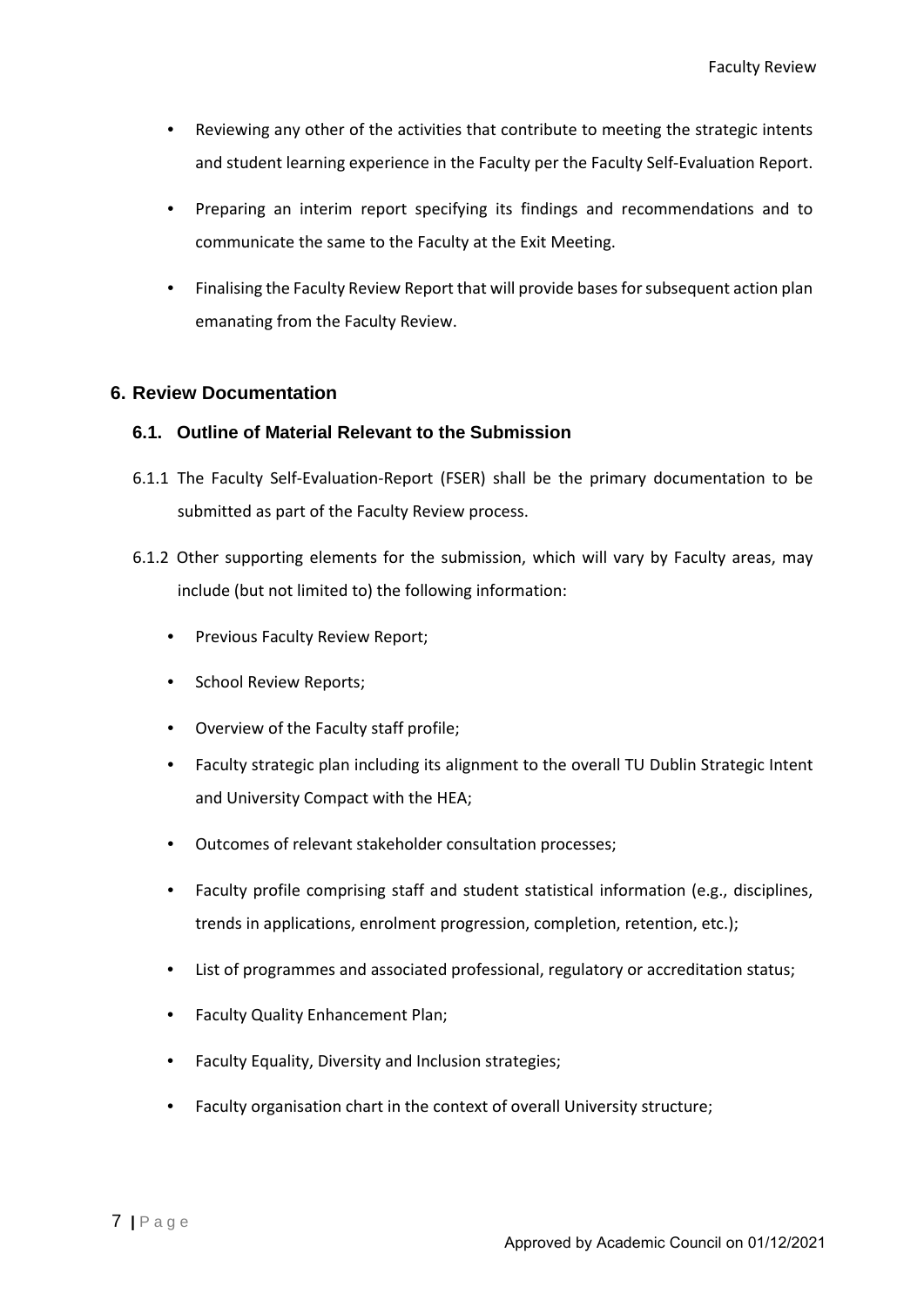- Current information on teaching and learning grants, research grants and other nonexchequer income;
- Relevant budgetary information;
- Outline of processes for capturing, analysing and considering stakeholder feedback;
- Minutes of Faculty Board meetings and other relevant Academic Committees;
- 6.1.3 The supporting elements above are in no particular order, and some will be evidential support to the narrative in the FSER and will require submission to the Review Panel in advance of the visit or supplied in electronic format in agreed media or shared repository specific to the Faculty Review.
- 6.1.4 Other appropriate evidence to be available to the Review Panel during the site visit.

#### <span id="page-8-0"></span>**6.2. Structure and Contents of Faculty Self-Evaluation Report**

- 6.2.1 With a formative objective at its core, the Faculty Self-Evaluation Report (FSER) will provide self-critical evidence-based reflection of the Faculty's strengths, challenges and opportunities.
- 6.2.2 Overall, the FSER narrative will articulate the Faculty's approach to quality assurance and quality enhancement in its operations (including any linked or collaborative provisions); specifically, a critical self-reflection of the effectiveness of the key academic functions, roles and committees.
- 6.2.3 It is recommended that the FSER document should be no longer than 50 pages, allowing for additional appendices where necessary. Guidelines on the structure and context of the FSER are outlined in the indicative FSER Template. A standardised FSER is not envisaged due to the diversity of the Faculties in the University.

#### <span id="page-8-1"></span>**6.3. Consideration of Faculty Self-Evaluation Report by Faculty Board**

6.3.1 Prior to forwarding of the FSER to the formal Review Panel process, the draft FSER will be considered by the Faculty Board and any matters arising will be reverted back to the Review Coordinating Committee for appropriate amendments. The final document will be forwarded to Academic Affairs to proceed to the review stage.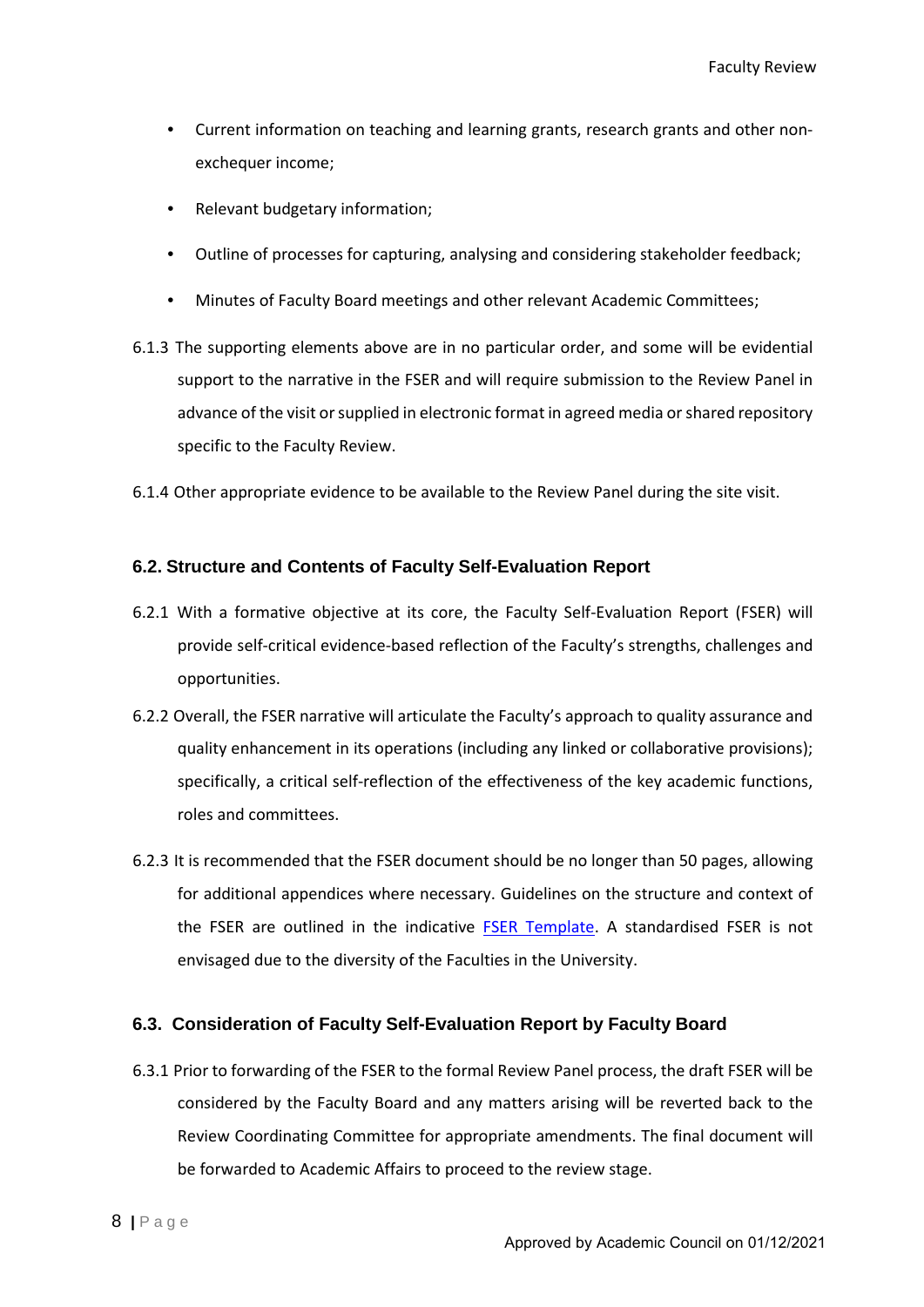- 6.3.2 In order to approve progression to review stage, Faculty Board will ensure:
	- FSER was complied with the relevant academic quality review procedures.
	- The outcomes of the previous Faculty review were integrated into the Faculty Quality Enhancement Plan and appropriately executed in the period covered by FSER.

#### <span id="page-9-0"></span>**7. Protocol for Site-visits in Faculty Review**

#### <span id="page-9-1"></span>**7.1. Pre-visit Planning**

- 7.1.1 Planning for the site-visit to the Faculty under review is central to successfully conducting a review. During the pre-visit planning, Academic Affairs will liaise closely with the Review Coordination Committee. The objective is to develop and agree upon the steps and timelines for the review. The visit dates will be agreed upon during the pre-visit planning. Typical schedule for the site-visit will be 2 to 3 days (depending on size and diversity in the Faculty). Academic Affairs may also seek inputs from the panel Chair.
- 7.1.2 Academic Affairs will be responsible for all contacts with the internal and external panel members regarding the review, including arrangements for travel and accommodation for external panel members as may be required. However, the Faculty shall have allocated the necessary budget to cover the costs associated with participation of external panel members.
- 7.1.3 Academic Affairs will prepare the agenda and timetable for the review visit in consultation with the Review Coordination Committee.
- 7.1.4 The Faculty under review will be responsible for organising the relevant staff and stakeholder inputs and meetings, and arranging for access and visits to the relevant facilities and services. Stakeholders will include (but not limited to) staff, students on undergraduate and postgraduate programmes within the Faculty, graduates from relevant programme pathways, and selected range of employers of its graduates.
- 7.1.5 The Review Coordination Committee will arrange for a Pre-visit conference call for the Review Panel. This is intended to provide an opportunity for panel members to seek clarifications or further information related to the submitted FSER documentation.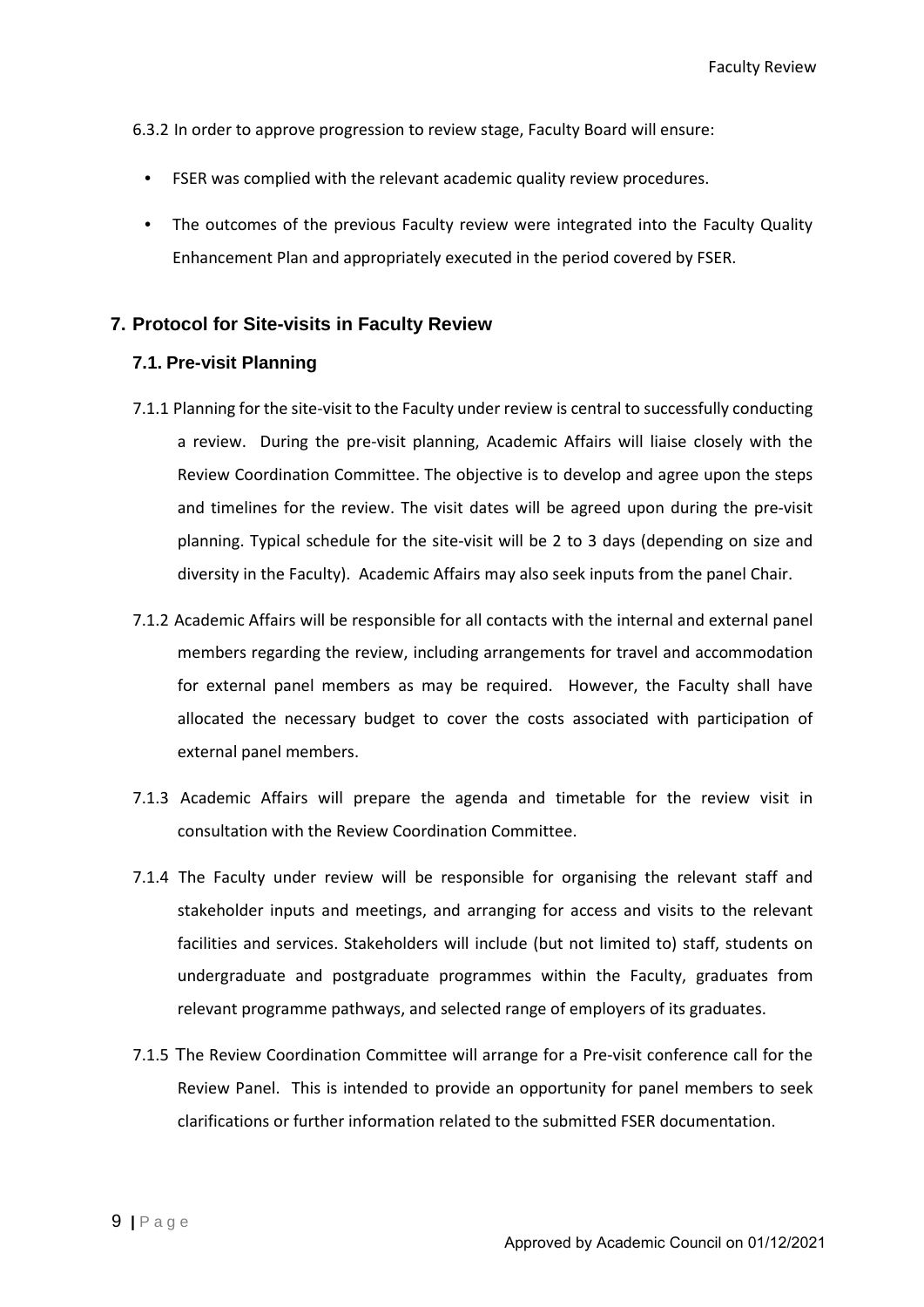#### <span id="page-10-0"></span>**7.2. Review Panel Visit**

- 7.2.1 The itinerary of the review panel visit shall be arranged to accommodate the indicative Faculty Review Agenda and timetable from the pre-visit planning and as provided by Academic Affairs. The itinerary will describe headline items in the programme of work to be undertaken.
- 7.2.2 In order for the review panel visit to progress in an efficient and timely manner, the following facilities shall be provided by the Faculty under review:
	- Meeting rooms to accommodate the expected diverse meetings such as with the Faculty management team and the Review Coordinating Committee (where necessary a representative group of the academic, administrative and technical staff not on the Coordinating Committee), current/continuing undergraduate and postgraduate students, graduates, employers and any other relevant stakeholders.
	- The Faculty will arrange a meeting room where the review panel can meet privately and which can be used for refreshments and lunch.
	- If requested by the Panel Chair, the Faculty shall arrange for a guided tour for the panel members to the principal facilities and ancillary services/service points that relate to its programme.
- 7.2.3 The visit will end with an Exit Meeting, in which the panel will provide the indicative outcomes of the review exercise.

#### <span id="page-10-1"></span>**7.3. Exit Meeting**

- 7.3.1 The Exit Meeting accords the Review Panel the opportunity to communicate their provisional findings to the Faculty Dean, Vice-Dean of Education and the Chair of the Review Coordinating Committee. The Panel Chair (or the nominated external member of the Review Panel) will present their findings in the form of headlines/points covering salient Observations, Commendations, and Recommendations for improvement.
- 7.3.2 The purpose of the Exit Meeting is to provide initial feedback and to make points of clarification. It is not intended as a discussion of findings as they are at this point provisional and may be amended following clarification and further evidence, post-visit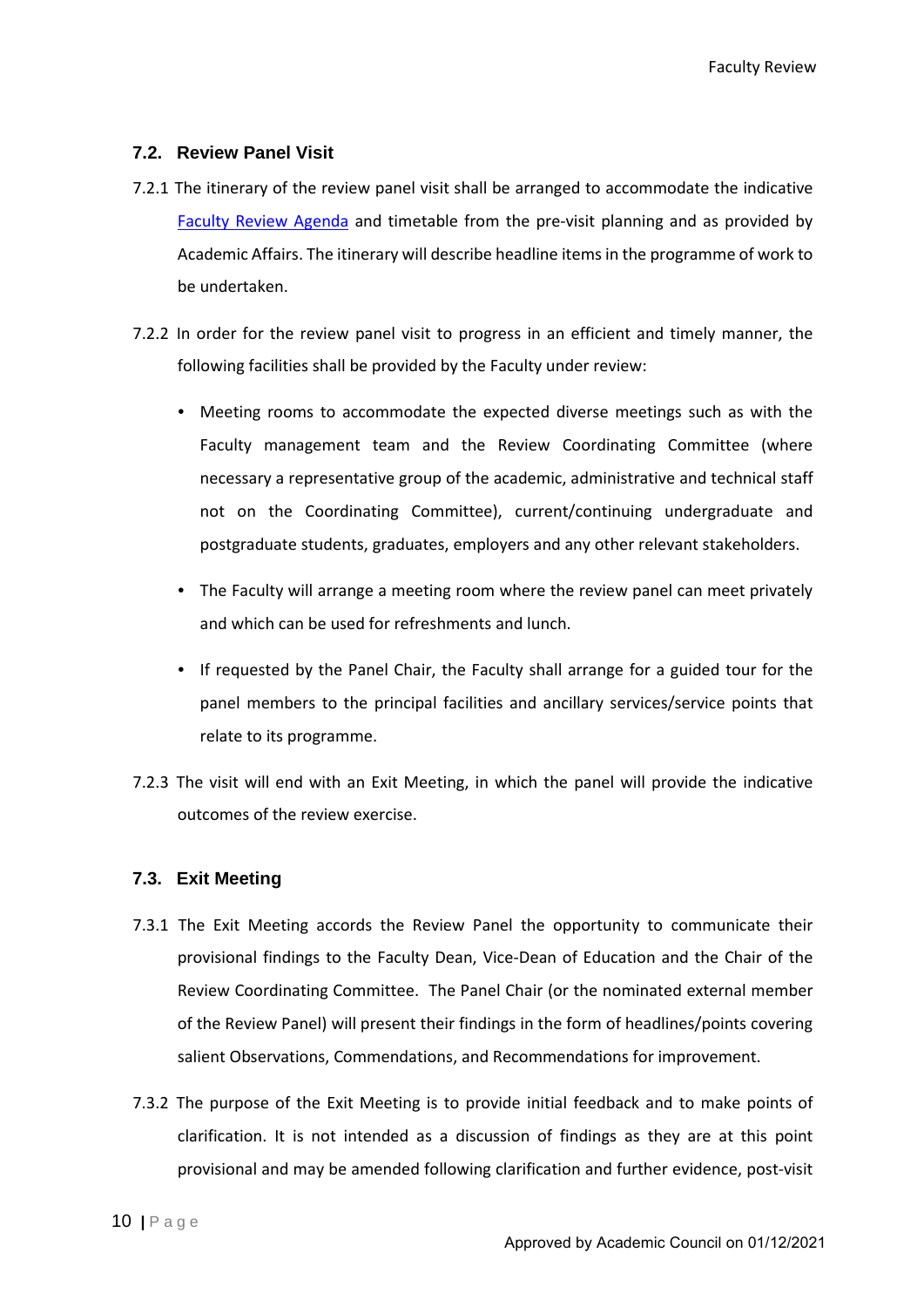Faculty Review

discussion and reflections by panel members. The indicative period for receiving the panel report by the School under review will be communicated at this meeting.

7.3.3 In keeping with best practice, after the site visit, any contact between the Faculty under review and the Review Panel on any matters relating to the FSER, the concluded site visit, or the Faculty Review Report will be conducted through Academic Affairs.

#### <span id="page-11-0"></span>**7.4. Faculty Review Report**

- 7.4.1 Overall, quality reviews are expected to provide formative feedback to the Faculty; specifically, the review process outcomes are aimed at quality enhancement. Whereas the Faculty Review Report will be expected to draw substantially from the FSER in both structure and content, it will mainly pitch its commendations and recommendations purely from a critical review of the FSER. This will have been corroborated with evidence obtained both orally in the scheduled review meetings and in direct observations during the panel visit.
- 7.4.2 The Panel Report will be prepared by the Review Panel as *Peer Reviewers*. Therefore, the Review Coordinating Committee should take cognisance that this has an important bearing on the selection of the review panel, specifically the external experts on the panel.
- 7.4.3 It will be expected that, within two weeks after the site visit, the representative from Academic Affairs on the Review Panel will have developed a draft report, with critical and well supported views and opinions of the Panel to validate its Observations, Commendations and Recommendations.
- 7.4.4 The Review Panel and Academic Affairs will agree a timeline for finalisation of the report, sign-off and returning to the Academic Affairs. Typically, this will be within 6 weeks after the end of site visit (having accounted for any time period that may be required to consider additional evidence that would have been requested at the visit).
- 7.4.5 Once finalised, the panel report will be sent to the Faculty Dean to identify any factual errors, and if required a brief response to recommendations and/or feedback to panel on the review process. The rejoinder will be limited to the report contents only, and this is not an opportunity to initiate any further dialogue on the Faculty Review.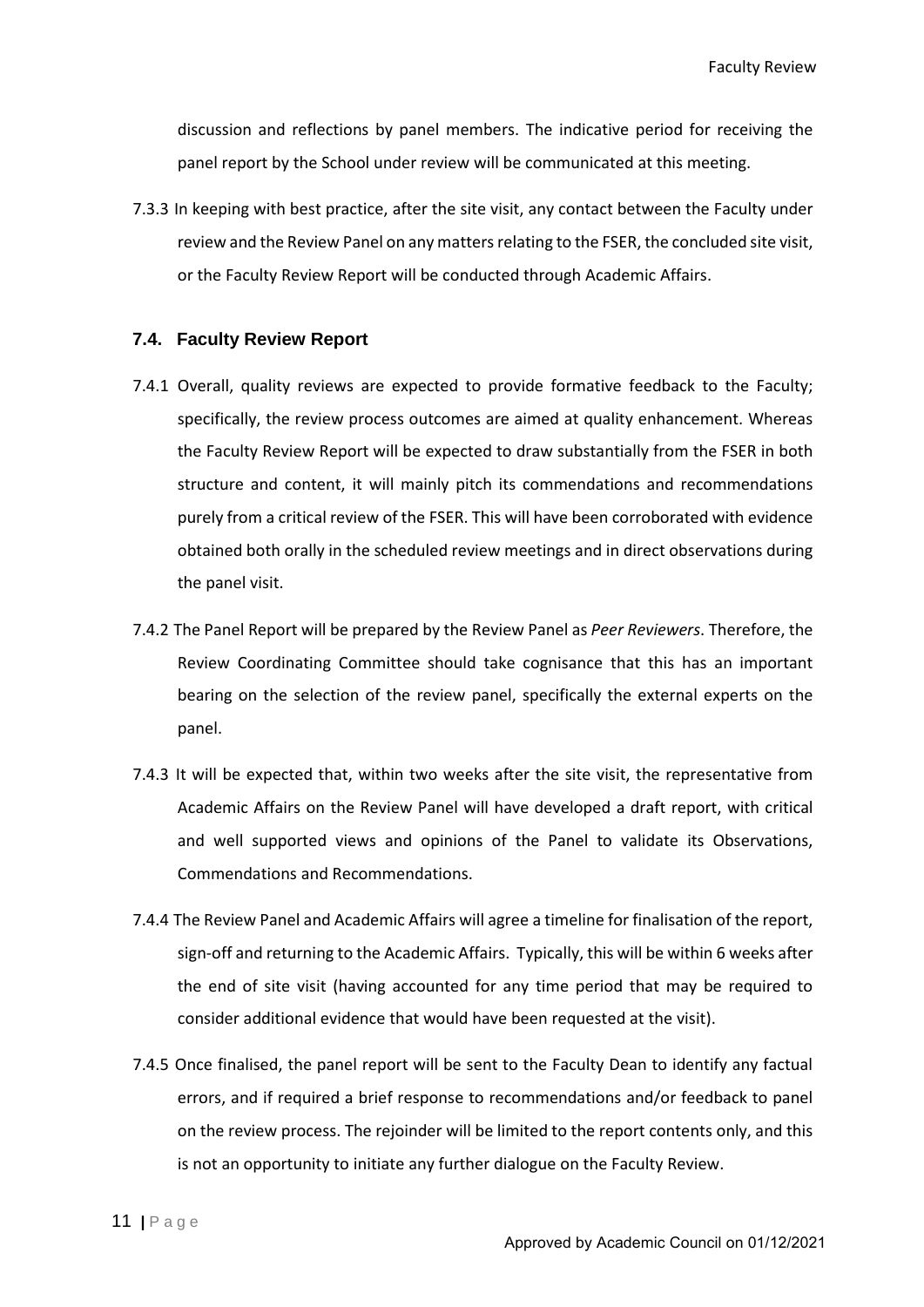- 7.4.6 Any minor editorial corrections will be completed in consultation with the Chair of the Review Panel. At this stage, any editorial aspect demanding for more significant alteration to parts or sections of the draft report, and which arise from more considered reflection on the initial draft, will be considered exceptional. These may necessitate a coordinated resolution between Academic Affairs, and the Review Panel Chair with possible consultation with specific panel members.
- 7.4.7 All subsequent communication between Academic Affairs and the Faculty will be conducted through the Faculty Dean or nominee.
- 7.4.8 To enable consistency in reporting, Academic Affairs will retain editorial responsibility for the final Faculty Review Report, which, when completed, will be forwarded to the Faculty Dean, University Registrar and the Academic Quality Assurance & Enhancement Committee.
- 7.4.9 Completed Review Reports incorporating the associated action plans will be published on the TU Dublin Academic Affairs website, in accordance with the Qualifications and Quality Assurance (Education and Training) Act 2012.

#### <span id="page-12-0"></span>**8. Post-Review Faculty Quality Enhancement Plan**

- 9.1 The Faculty will have developed an action plan within the Faculty Self-Evaluation Report, which will have been updated to include additional actions to address the recommendations of the Faculty Review Panel.
- 9.2 Upon approval and publication of the Review Report, Academic Affairs will liaise with the reviewed Faculty to agree on the period/duration within which the actions will be completed and submitted.
- 9.3 When completed, the Faculty Board submits the response to the Faculty Review Panel's report with the updated action plan to Academic Affairs and incorporates the actions into the Faculty Quality Enhancement Plan.
- 9.4 Academic Affairs will send a copy of the report to the Panel members who may submit additional comments regarding the Faculty responses. The Faculty Review Report, the Faculty's response, including the updated action plan, and any additional comments from the Panel members will be tabled at the Academic Quality Assurance & Enhancement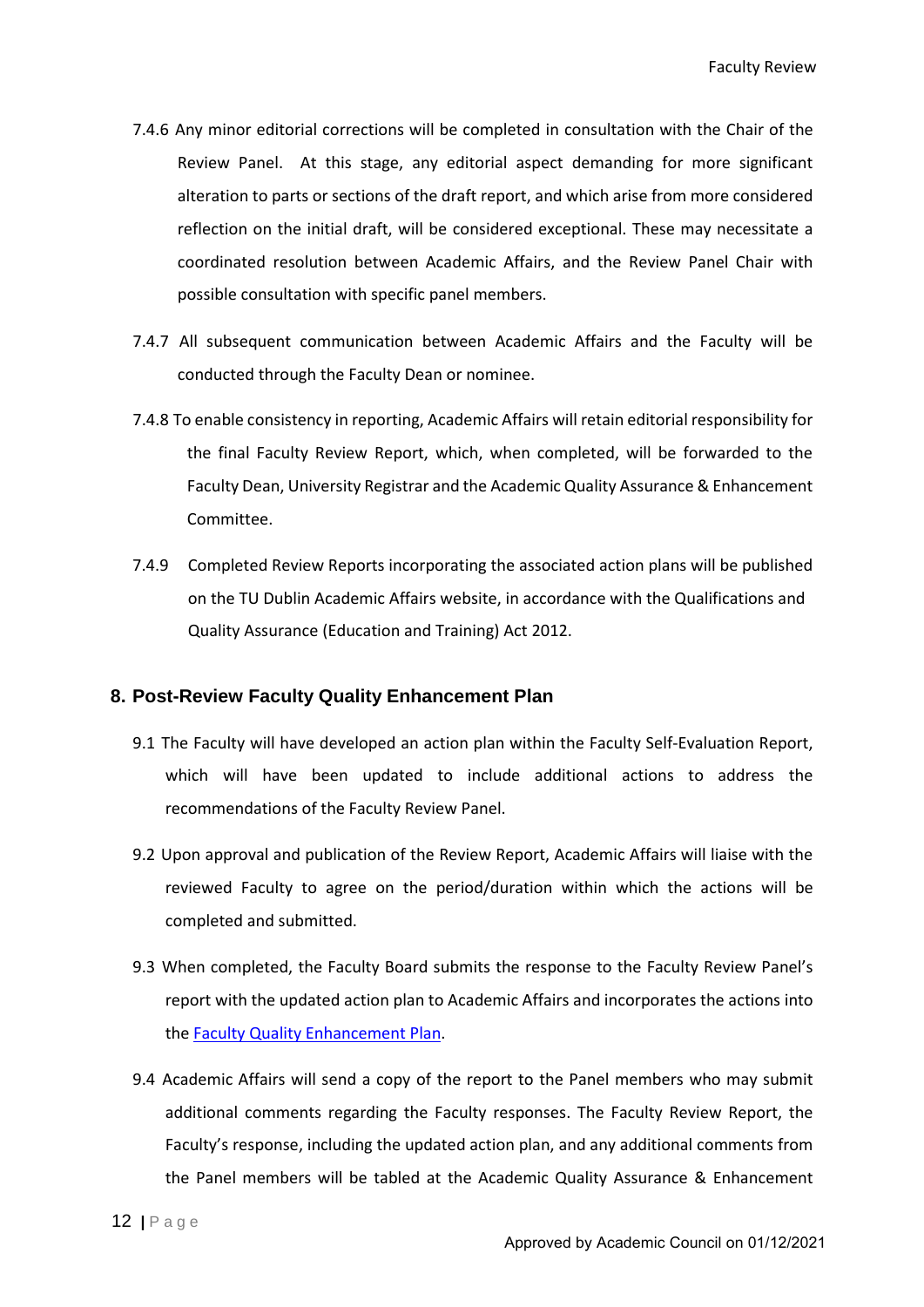Committee for review and approval. The Faculty Dean will be expected to attend the committee meeting at which the documents are being considered, to speak to the Faculty's response and action plan, and to confirm the Faculty Quality Enhancement Plan has been updated accordingly.

- 9.5 If the Academic Quality Assurance & Enhancement Committee determines actions are required at University level, it can add those actions to the University Quality Enhancement Plan (see Annual Academic Quality Enhancement Process).
- 9.6 Academic Affairs will formally arrange with the Faculty Dean for verification and sign-off of review process completion, and final status reporting to the Academic Quality Assurance & Enhancement Committee and Academic Council for noting.
- 9.7 The final status report will be lodged into the Academic Affairs repository for feeding into the subsequent Institutional Review (QQI CINNTE Review).
- 9.8 The Faculty shall submit a Progress Report to the Academic Quality Assurance & Enhancement Committee within one year after submission of their response to the Faculty Review Panel's report.